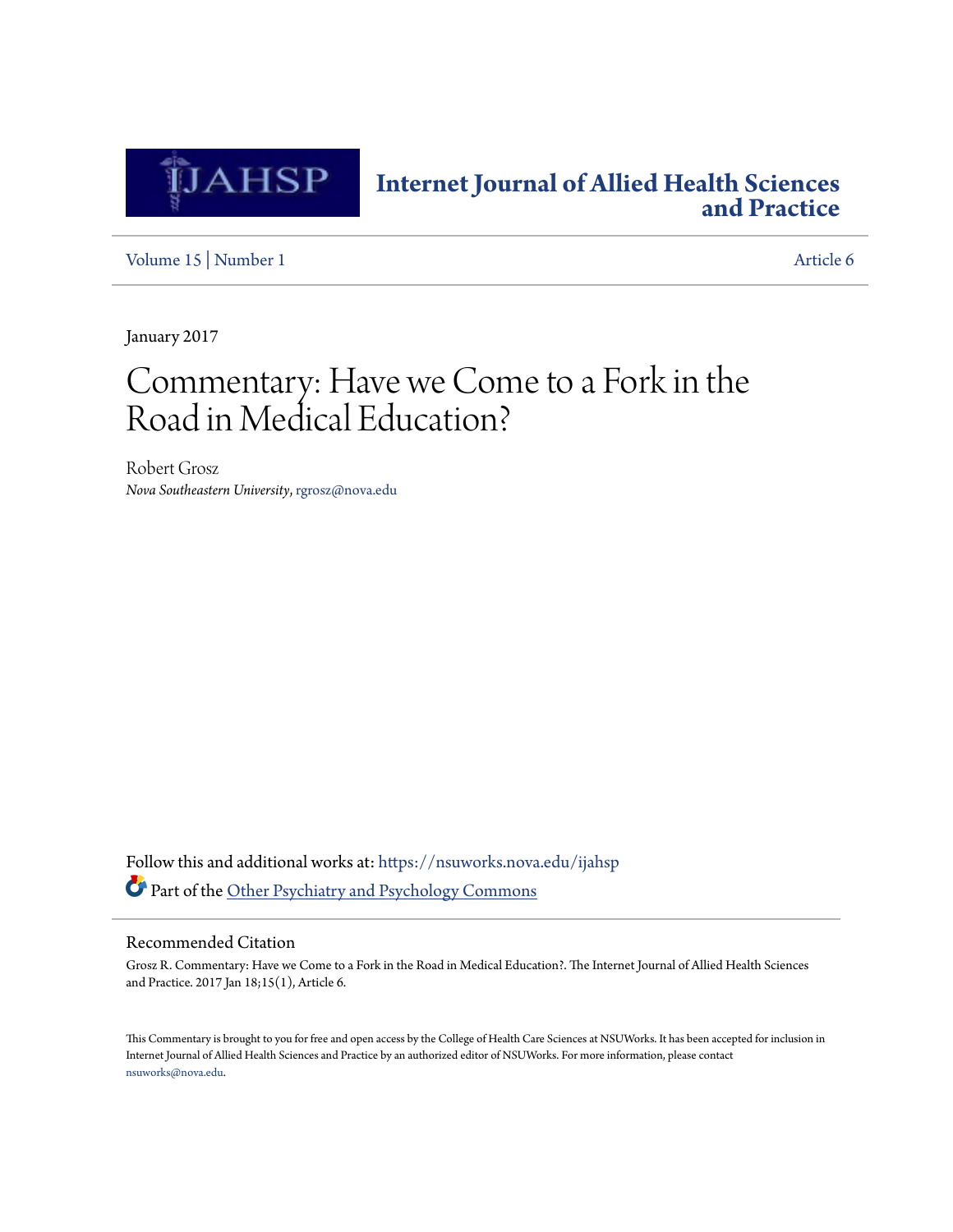### **Commentary: Have we Come to a Fork in the Road in Medical Education?**

**Author Bio(s)**

Robert Grosz, EdD, is a Professor in the Physician Assistant Program at Nova Southeastern University in Ft. Lauderdale, FL.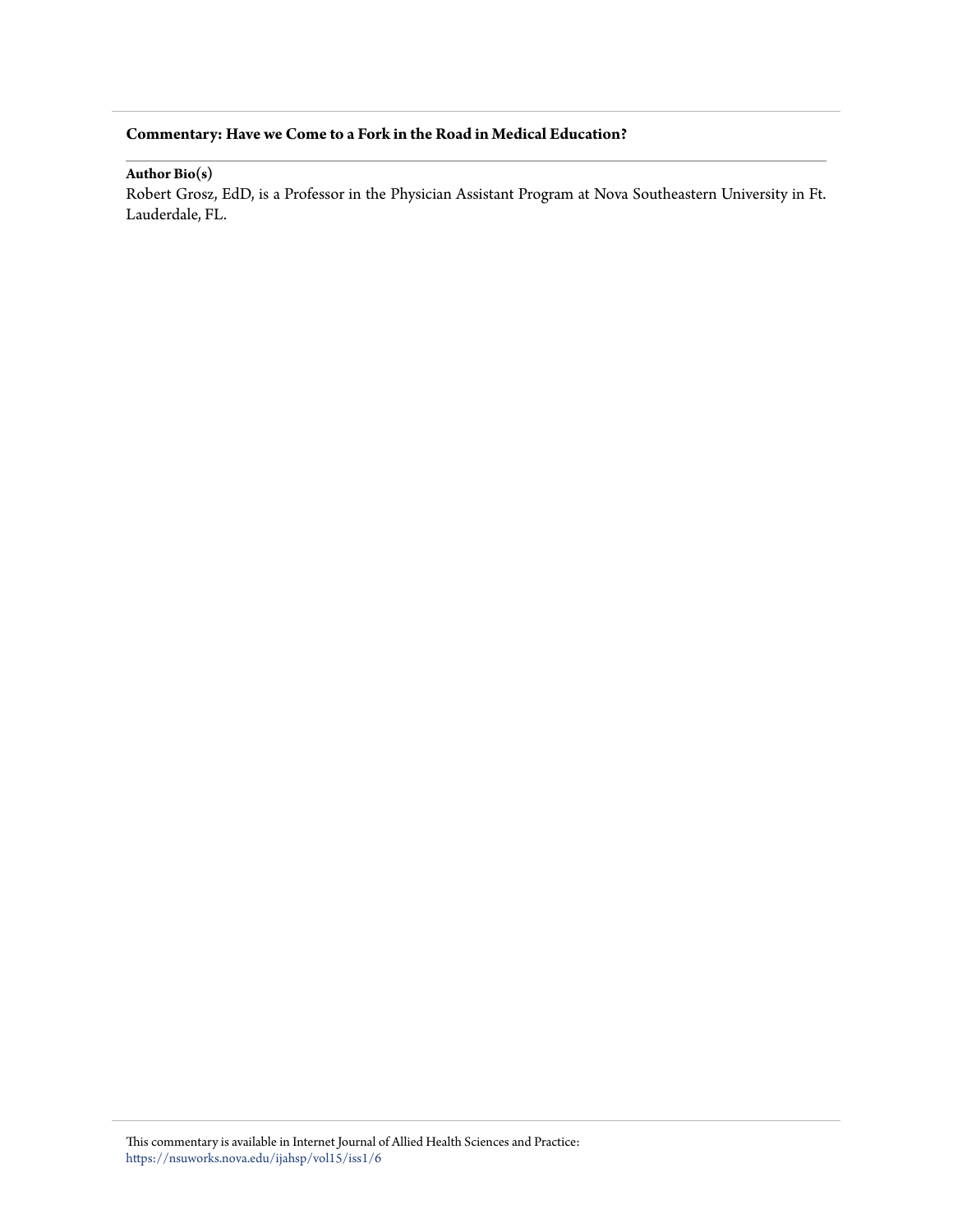

The Internet Journal of Allied Health Sciences and Practice *Dedicated to allied health professional practice and education* **Vol. 15 No. 1 ISSN 1540-580X**

## Have we Come to a Fork in the Road in Medical Education?

Robert Grosz, EdD

Nova Southeastern University

United States

There is a growing need for the recognition and subsequent treatment of psychiatric disorders. Societal, economical, global, family, and personal influences seem to be triggering an overwhelming increase in psychiatric disorders. Witness the rise in depression, anxiety disorders (such as PTSD or GAD), and psychotic breaks, to name a few. Couple these with increased personal hostility behavior that manifests extrinsically (homicide) or intrinsically (suicide), and we have a big challenge to face.

Is there a trend developing that is perhaps leading us to lesser efficiency in the recognition and the treatment of emotional disorders? It is possible that quite subtly, we are taking a questionable approach in the diagnosis, treatment, and management of psychiatric disorders? Are we relying on writing more prescriptions for psychotropic medications while at the same time becoming less involved in the "talk therapies?" This is not to infer that psychotropic medications are replacing "talk therapies" today. In fact, with many of the newer medications, these drugs often play an increasing role in the management of emotional disorders.

It seems as if more and more medical students are graduating and taking paths leading to specialties such as cardiology, orthopedics, neurology, various surgical specialties, emergency room medicine, etc. Will these specialists be able to spend the necessary time needed by the patients in psychotherapy? Will they want to? Will they be trained to do so?

Do we not expect there to be fewer medical school graduates that will choose to become primary care physicians? Is it unreasonable to think that with fewer medical students going into primary care / general medicine, the current population of primary care / general practitioners could become overburdened in their practices? If that happens, the chances of them being able to engage in "talk therapies" would be pretty slim. With such a growing need for primary / general care medicine, we really do not know if graduating physician assistants and / or nurse practitioners will be able to fill the gap.

We generally see a great deal of media exposure when a physical medical issue rises to prominence such as the increasing development of technological advancement in surgical procedures (i.e. laser technology, imaging technology) or the increase in pharmaceutical resources for new attacks on various disorders / diseases (i.e. diabetes, sexual disorders, neurological diseases). These, obviously, are quite justifiable in attracting high media exposure. There are medical schools who look to spot potential medical investigators / researchers when screening applicants for their programs. There is increased focus for adequate talent needed for continuous advancement in clinical care delivery to the population. This emphasis is unquestioned, in order to advance the health of people. There certainly is the necessary closer relationship between medical training institutions and medical research institutions (private or public).

However, with the present rise and predictable future rise in the incidence of behavioral disorders, are we looking to accommodate, to some degree, the need to increase focus, not just in the media, but in medical training as well, on the detecting of emotional disorders in patients…especially when the emotional disorders are more subtle to detect as opposed to the more obvious physical medical disorders?